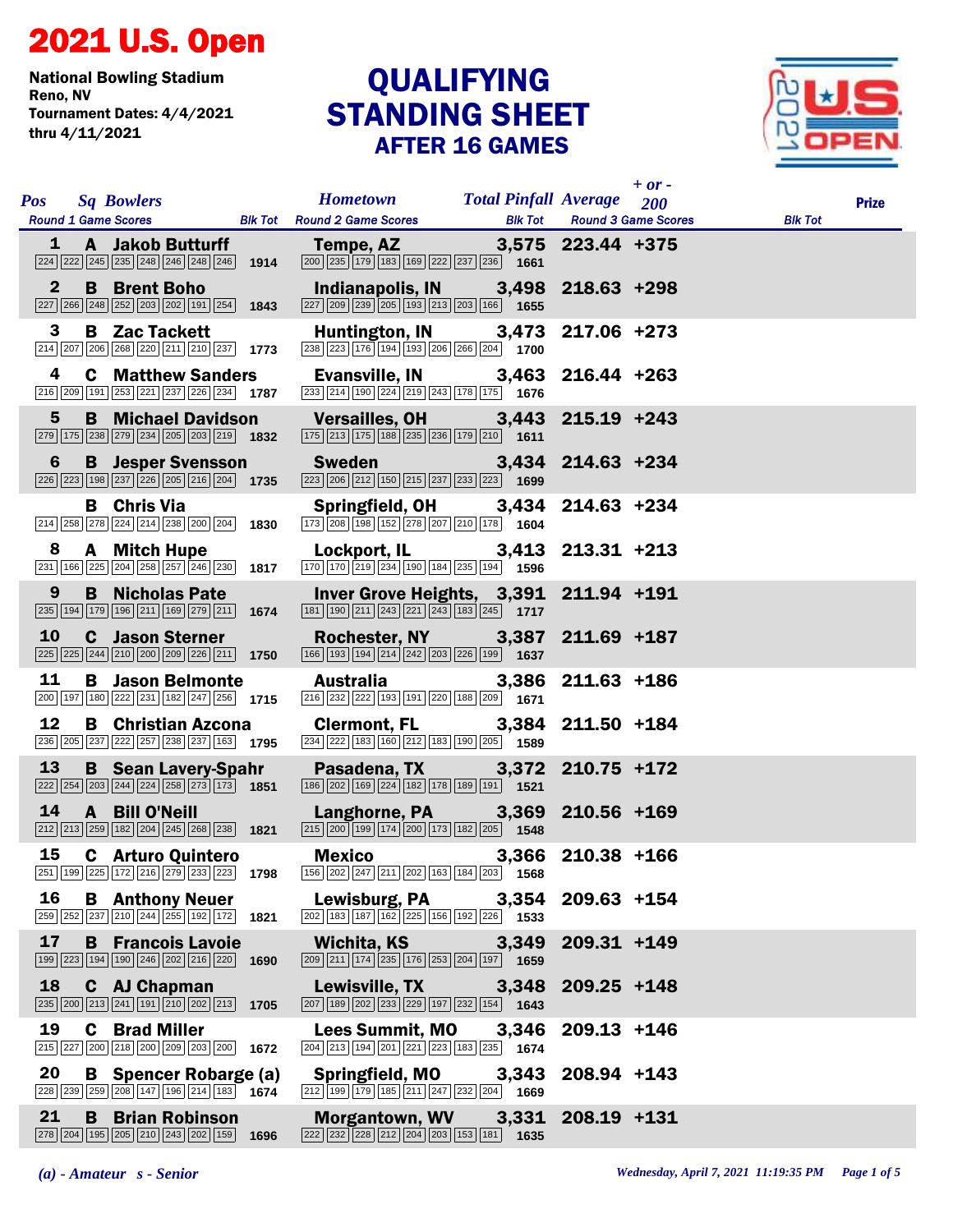|            |                 |                                                                                                                                                                      |      |                                                                                                                                                                          |       |                | $+$ or $-$                               |                |              |
|------------|-----------------|----------------------------------------------------------------------------------------------------------------------------------------------------------------------|------|--------------------------------------------------------------------------------------------------------------------------------------------------------------------------|-------|----------------|------------------------------------------|----------------|--------------|
| <b>Pos</b> |                 | <b>Sq Bowlers</b>                                                                                                                                                    |      | <b>Hometown Total Pinfall Average</b><br>Round 1 Game Scores <b>BIK Tot</b> Round 2 Game Scores <b>BIK Tot</b>                                                           |       |                | <b>200</b><br><b>Round 3 Game Scores</b> | <b>Blk Tot</b> | <b>Prize</b> |
| 22         |                 | <b>B</b> Adam (AJ) Johnson<br>$\boxed{175}$ $\boxed{202}$ $\boxed{212}$ $\boxed{183}$ $\boxed{222}$ $\boxed{212}$ $\boxed{192}$ $\boxed{185}$ <b>1583</b>            |      | Oswego, IL 3,330 208.13 +130<br>208 217 219 202 224 219 245 213 1747                                                                                                     |       |                |                                          |                |              |
| 23         |                 | <b>A</b> Thomas Larsen<br>208 196 173 198 205 228 214 186 1608                                                                                                       |      | <b>Denmark</b><br>$\boxed{233}$ $\boxed{242}$ $\boxed{231}$ $\boxed{188}$ $\boxed{204}$ $\boxed{213}$ $\boxed{196}$ $\boxed{214}$ $\boxed{1721}$                         | 3,329 | $208.06 + 129$ |                                          |                |              |
|            | 24s             | <b>C</b> Chris Barnes<br>$\boxed{191}\boxed{203}\boxed{227}\boxed{216}\boxed{177}\boxed{279}\boxed{201}\boxed{176}$ 1670                                             |      | Denton, TX 3,326 207.88 +126<br>213 188 228 195 216 213 212 191 1656                                                                                                     |       |                |                                          |                |              |
|            |                 | <b>B</b> Danielle McEwan<br>$\boxed{213}$ $\boxed{207}$ $\boxed{222}$ $\boxed{181}$ $\boxed{224}$ $\boxed{238}$ $\boxed{257}$ $\boxed{203}$ <b>1745</b>              |      | Stony Point, NY 3,326<br>158 230 206 203 212 181 233 158 1581                                                                                                            |       | $207.88 + 126$ |                                          |                |              |
| 26         |                 | <b>A</b> Perry Crowell IV (a)<br>$\boxed{248}\boxed{257}\boxed{221}\boxed{193}\boxed{246}\boxed{168}\boxed{212}\boxed{151}$ 1696                                     |      | St. Clair Shores, MI 3,309 206.81 +109<br>$\boxed{205}$ $\boxed{237}$ $\boxed{222}$ $\boxed{158}$ $\boxed{174}$ $\boxed{207}$ $\boxed{188}$ $\boxed{222}$ $\boxed{1613}$ |       |                |                                          |                |              |
| 27         |                 | <b>A</b> Pontus Andersson<br>$\overline{206}$ $\overline{247}$ 195 $\overline{244}$ $\overline{234}$ $\overline{233}$ $\overline{234}$ $\overline{244}$ 1837         |      | <b>Sweden Sweden</b><br>195 143 197 190 160 171 201 213 1470                                                                                                             | 3,307 | $206.69$ +107  |                                          |                |              |
| 28         |                 | <b>C</b> Darren Tang<br>$\overline{224}$ $\overline{234}$ $\overline{235}$ $\overline{221}$ $\overline{184}$ $\overline{226}$ $\overline{182}$ $\overline{238}$ 1744 |      | Las Vegas, NV 3,305<br>199 213 178 202 205 198 187 179 1561                                                                                                              |       | $206.56$ +105  |                                          |                |              |
| 29         |                 | <b>B</b> Sam Cooley<br>$\boxed{217}$ 191 167 207 240 186 246 207 1661                                                                                                |      | <b>Australia</b><br>163 223 212 222 203 248 169 201 1641                                                                                                                 | 3,302 | $206.38 + 102$ |                                          |                |              |
| 30         |                 | A Sean Rash<br>205 180 214 221 199 168 242 216 1645                                                                                                                  |      | Montgomery, IL 3,301 206.31 +101<br>190 221 246 203 197 166 178 255 1656                                                                                                 |       |                |                                          |                |              |
| 31         |                 | <b>C</b> Benjamin Martinez<br>189 223 226 245 237 196 207 201 1724                                                                                                   |      | Mexico<br>236 202 205 171 186 180 182 211 1573                                                                                                                           | 3,297 | 206.06         | $+97$                                    |                |              |
|            |                 | <b>B</b> Timothy Foy Jr.<br>194 200 207 228 237 264 204 198 1732                                                                                                     |      | Seaford, DE<br>152 240 179 222 198 181 196 197 1565                                                                                                                      | 3,297 | 206.06         | $+97$                                    |                |              |
|            |                 | <b>A</b> Matt Russo<br>$\boxed{221}$ $\boxed{210}$ $\boxed{218}$ $\boxed{257}$ $\boxed{255}$ $\boxed{178}$ $\boxed{195}$ $\boxed{224}$ <b>1758</b>                   |      | Fairview Hgts., IL 3,297<br>$\boxed{222}\boxed{177}\boxed{227}\boxed{140}\boxed{194}\boxed{182}\boxed{171}\boxed{226}$ 1539                                              |       | 206.06         | $+97$                                    |                |              |
| 34         |                 | <b>B</b> Nathan Bohr<br>$\boxed{224}$ $\boxed{210}$ $\boxed{190}$ $\boxed{189}$ $\boxed{214}$ $\boxed{221}$ $\boxed{180}$ $\boxed{235}$ <b>1663</b>                  |      | Round Rock, TX 3,292<br>$\boxed{205}$ $\boxed{200}$ $\boxed{228}$ $\boxed{160}$ $\boxed{216}$ $\boxed{208}$ $\boxed{192}$ $\boxed{220}$ $\boxed{1629}$                   |       | 205.75         | $+92$                                    |                |              |
|            |                 | <b>A</b> Marshall Kent<br>204 246 191 225 231 223 191 196 1707                                                                                                       |      | Yakima, WA<br>167 183 210 216 184 198 234 193 1585                                                                                                                       | 3,292 | 205.75         | $+92$                                    |                |              |
| 36         |                 | <b>B</b> Osku Palermaa                                                                                                                                               |      | <b>Finland</b><br>259 223 196 193 167 223 210 167 1638 224 196 224 222 165 211 204 206 1652                                                                              |       | 3,290 205.63   | $+90$                                    |                |              |
|            | <b>Cut Line</b> | <b>Cash Line</b>                                                                                                                                                     |      |                                                                                                                                                                          |       |                |                                          |                |              |
| 37         |                 | C Solomon Salama (a)<br>$\boxed{237}$ $\boxed{236}$ $\boxed{216}$ $\boxed{238}$ $\boxed{213}$ $\boxed{234}$ $\boxed{177}$ $\boxed{240}$ 1791                         |      | <b>Beverly Hills, CA</b><br>$\boxed{233}\boxed{214}\boxed{164}\boxed{214}\boxed{172}\boxed{138}\boxed{173}\boxed{190}$ 1498                                              | 3,289 | 205.56         | $+89$                                    |                |              |
| 38         |                 | <b>B</b> Patrick Hanrahan<br>183 221 193 241 190 189 204 206                                                                                                         | 1627 | Wichita, KS<br>192 193 188 198 213 204 246 223 1657                                                                                                                      | 3,284 | 205.25         | $+84$                                    |                |              |
| 39         | B               | <b>Stuart Williams</b><br>174 216 217 169 221 194 203 230 1624                                                                                                       |      | <b>Pflugerville, TX</b><br>$\overline{235}$ $\overline{211}$ $\overline{233}$ $\overline{234}$ 180 146 233 184 1856                                                      | 3,280 | 205.00         | $+80$                                    |                |              |
| 40         |                 | <b>C</b> Zach Weidman<br>234 210 227 237 214 236 167 195                                                                                                             | 1720 | Indianapolis, IN<br>162 190 179 174 173 228 198 254 1558                                                                                                                 | 3,278 | 204.88         | $+78$                                    |                |              |
| 41         | A               | <b>Tommy Jones</b><br>212 223 200 236 204 202 197 181                                                                                                                | 1655 | <b>Simpsonville, SC</b><br>$\boxed{161}\boxed{202}\boxed{201}\boxed{193}\boxed{257}\boxed{215}\boxed{183}\boxed{203}$ 1615                                               | 3,270 | 204.38         | $+70$                                    |                |              |
| 42         | C               | <b>Martin Larsen</b><br>202 233 258 204 208 194 203 185                                                                                                              | 1687 | <b>Sweden</b><br>176 220 158 190 247 196 197 194 1578                                                                                                                    | 3,265 | 204.06         | $+65$                                    |                |              |
| 43         |                 | <b>C</b> Brandon Novak<br>188 191 167 159 234 157 205 214                                                                                                            | 1515 | <b>Chillicothe, OH</b><br>$\boxed{220}$ 191 244 264 189 191 234 200 1733                                                                                                 | 3,248 | 203.00         | $+48$                                    |                |              |
| 44         |                 | <b>C</b> Michael Martell<br>228 223 182 245 227 225 256 205                                                                                                          | 1791 | N. Bellmore, NY<br>228 150 188 206 153 144 203 182 1454                                                                                                                  | 3,245 | 202.81         | $+45$                                    |                |              |
| 45         | $\mathbf{A}$    | <b>Dino Castillo</b><br>176 179 182 204 205 256 209 257                                                                                                              | 1668 | Highland Village, TX 3,238 202.38<br>$\boxed{201}$ $\boxed{194}$ $\boxed{191}$ $\boxed{181}$ $\boxed{161}$ $\boxed{196}$ $\boxed{204}$ $\boxed{242}$ <b>1570</b>         |       |                | $+38$                                    |                |              |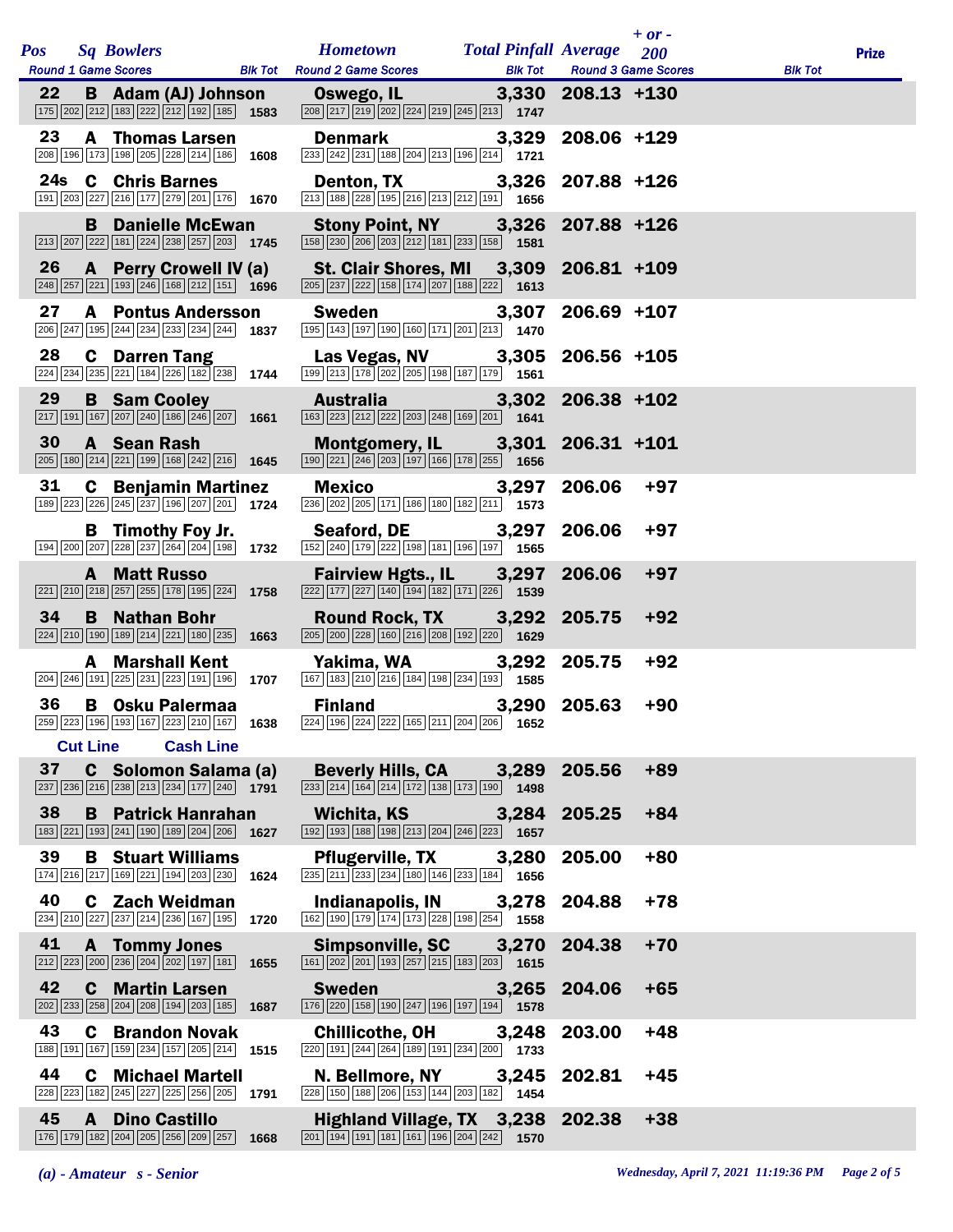|            |              |                                                                                                                                                        |      |                                                                                                                                                                                                                                                                          |                                                |                            | $+$ or $-$ |                |              |
|------------|--------------|--------------------------------------------------------------------------------------------------------------------------------------------------------|------|--------------------------------------------------------------------------------------------------------------------------------------------------------------------------------------------------------------------------------------------------------------------------|------------------------------------------------|----------------------------|------------|----------------|--------------|
| <b>Pos</b> |              | <b>Sq Bowlers</b><br><b>Round 1 Game Scores</b>                                                                                                        |      | <b>Hometown</b><br><b>Blk Tot</b> Round 2 Game Scores                                                                                                                                                                                                                    | <b>Total Pinfall Average</b><br><b>Blk Tot</b> | <b>Round 3 Game Scores</b> | 200        | <b>Blk Tot</b> | <b>Prize</b> |
| 46         | C .          | <b>Dick Allen</b><br>$\boxed{214}$ $\boxed{240}$ $\boxed{236}$ $\boxed{225}$ $\boxed{180}$ $\boxed{215}$ $\boxed{209}$ $\boxed{170}$ <b>1689</b>       |      | <b>Lexington, SC</b><br>192 211 214 169 209 207 166 180 1548                                                                                                                                                                                                             |                                                | $3,237$ 202.31 +37         |            |                |              |
| 47         |              | <b>C</b> EJ Tackett<br>218 228 211 216 226 203 257 183 1742                                                                                            |      | <b>Bluffton, IN</b><br>$\boxed{232}$ 169 153 163 211 144 231 187 1490                                                                                                                                                                                                    | 3,232                                          | 202.00                     | $+32$      |                |              |
| 48         |              | A Dallas Leong (a)<br>175 204 224 246 192 199 247 181 1668                                                                                             |      | Las Vegas, NV<br>$\boxed{155}$ $\boxed{181}$ $\boxed{186}$ $\boxed{202}$ $\boxed{253}$ $\boxed{168}$ $\boxed{193}$ $\boxed{225}$ $\boxed{1563}$                                                                                                                          |                                                | 3,231 201.94               | $+31$      |                |              |
| 49         |              | <b>C</b> Toby Sambueno                                                                                                                                 |      | Las Vegas, NV                                                                                                                                                                                                                                                            | 3,226                                          | 201.63                     | $+26$      |                |              |
| 50         |              | 188 228 224 209 229 224 204 191 1697<br><b>A</b> Graham Fach                                                                                           |      | 195 214 158 181 195 197 209 180 1529<br><b>Canada Canada</b>                                                                                                                                                                                                             | 3,221                                          | 201.31                     | $+21$      |                |              |
| 51         |              | $\boxed{212}$ 188 174 205 216 215 177 213 1600<br><b>C</b> Shawn Maldonado                                                                             |      | 174 185 241 210 189 224 210 188 1621<br>Sugarland, TX                                                                                                                                                                                                                    | 3,208                                          | 200.50                     | $+8$       |                |              |
|            |              | 222 176 235 218 279 176 207 193 1706<br>52s A Norm Duke                                                                                                |      | 236 210 147 226 169 156 175 183 1502<br><b>Clermont, FL</b>                                                                                                                                                                                                              | 3,207                                          | 200.44                     | $+7$       |                |              |
|            |              | 182 223 176 190 232 203 243 177 1626                                                                                                                   |      | $\boxed{191}\boxed{219}\boxed{210}\boxed{224}\boxed{184}\boxed{225}\boxed{161}\boxed{167}$ 1581                                                                                                                                                                          |                                                |                            |            |                |              |
| 53         |              | <b>B</b> Michael Tang<br>191   186   200   202   204   243   237   255                                                                                 | 1718 | <b>Pickerington, OH</b><br>188 163 192 167 174 178 224 202 1488                                                                                                                                                                                                          | 3,206                                          | 200.38                     | $+6$       |                |              |
| 54         |              | <b>A</b> Richard Teece<br>177 217 191 212 218 194 212 225 1646                                                                                         |      | <b>England</b><br>$\boxed{235}$ $\boxed{193}$ $\boxed{214}$ $\boxed{147}$ $\boxed{172}$ $\boxed{204}$ $\boxed{192}$ $\boxed{196}$ <b>1553</b>                                                                                                                            | 3,199                                          | 199.94                     | $-1$       |                |              |
| 55         |              | A Zeke Bayt<br>183 192 179 192 269 149 223 206 1593                                                                                                    |      | Westerville, OH<br>187 228 181 188 168 206 237 209 1604                                                                                                                                                                                                                  | 3,197                                          | 199.81                     | $-3$       |                |              |
| 56         |              | <b>A</b> Anthony Lavery-Spahr<br>204 208 201 221 228 228 227 204 1721                                                                                  |      | Pasadena, TX<br>$\boxed{169}$ 170 191 204 167 205 189 179 1474                                                                                                                                                                                                           | 3,195                                          | 199.69                     | $-5$       |                |              |
| 57         |              | <b>C</b> Thomas Smallwood<br>223 198 203 178 202 199 226 259 1688                                                                                      |      | Saginaw, MI<br>$\boxed{204}$ $\boxed{181}$ $\boxed{196}$ $\boxed{185}$ $\boxed{212}$ $\boxed{175}$ $\boxed{173}$ $\boxed{179}$ <b>1505</b>                                                                                                                               | 3,193                                          | 199.56                     | $-7$       |                |              |
| 58         |              | <b>C</b> Rhino Page<br>$\boxed{210}\boxed{212}\boxed{160}\boxed{209}\boxed{267}\boxed{162}\boxed{198}\boxed{255}$ 1673                                 |      | Airway Heights, WA 3,190<br>$\boxed{220}$ 168 166 191 244 198 167 163 1517                                                                                                                                                                                               |                                                | 199.38                     | $-10$      |                |              |
| 59         | A            | <b>Kim Bolleby</b><br>$\boxed{239}$ 181 $\boxed{207}$ $\boxed{210}$ 182 $\boxed{220}$ $\boxed{212}$ 191 1942                                           |      | <b>Thailand</b><br>[159] 202] 184 168 202 234 193 205 1547                                                                                                                                                                                                               | 3,189                                          | 199.31                     | $-11$      |                |              |
| 60         |              | <b>B</b> Karl Wahlgren                                                                                                                                 |      | <b>Sweden</b><br>$\boxed{223}$ $\boxed{194}$ $\boxed{191}$ $\boxed{244}$ $\boxed{235}$ $\boxed{234}$ $\boxed{233}$ $\boxed{221}$ <b>1775</b> $\boxed{170}$ $\boxed{197}$ $\boxed{180}$ $\boxed{161}$ $\boxed{181}$ $\boxed{159}$ $\boxed{196}$ $\boxed{165}$ <b>1409</b> |                                                | 3,184 199.00               | $-16$      |                |              |
| 61         |              | A Jillian Martin (a)<br>$\boxed{184}$ $\boxed{229}$ $\boxed{200}$ $\boxed{223}$ $\boxed{193}$ $\boxed{160}$ $\boxed{188}$ $\boxed{173}$ $\boxed{1550}$ |      | Stow, OH<br>$\boxed{192}\boxed{199}\boxed{231}\boxed{207}\boxed{201}\boxed{185}\boxed{168}\boxed{243}$ 1626                                                                                                                                                              | 3,176                                          | 198.50                     | $-24$      |                |              |
| 62         | B.           | <b>Michael Mirabile</b><br>$\boxed{221}$ $\boxed{201}$ $\boxed{197}$ $\boxed{214}$ $\boxed{208}$ $\boxed{203}$ $\boxed{165}$ $\boxed{174}$ <b>1583</b> |      | Coram, NY<br>186 231 204 219 205 181 166 190 1582                                                                                                                                                                                                                        | 3,165                                          | 197.81                     | $-35$      |                |              |
| 63         |              | <b>B</b> Bryan Bourget (a)<br>192 187 243 198 188 180 187 177 1552                                                                                     |      | <b>Woonsocket, RI</b><br>207 224 253 186 180 184 208 163 1605                                                                                                                                                                                                            | 3,157                                          | 197.31                     | $-43$      |                |              |
| 64         |              | <b>C</b> Nick Kruml<br>185 203 215 180 210 205 252 187                                                                                                 | 1637 | <b>Downers Grove, IL</b><br>$\boxed{198}\boxed{152}\boxed{211}\boxed{193}\boxed{170}\boxed{210}\boxed{177}\boxed{208} \qquad \textbf{1519}$                                                                                                                              | 3,156                                          | 197.25                     | $-44$      |                |              |
| 65         | $\mathbf{A}$ | <b>Kristopher Prather</b>                                                                                                                              |      | Romeoville, IL                                                                                                                                                                                                                                                           | 3,145                                          | 196.56                     | $-55$      |                |              |
|            |              | $\boxed{205}$ 197 169 158 247 225 244 165                                                                                                              | 1610 | $\boxed{220}$ 155 194 204 172 205 188 197 1535                                                                                                                                                                                                                           |                                                |                            |            |                |              |
| 66         | A            | <b>Kyle Sherman</b><br>195 215 200 217 224 191 192 205                                                                                                 | 1639 | O'Fallon, MO<br>$\boxed{194}$ $\boxed{190}$ $\boxed{175}$ $\boxed{214}$ $\boxed{177}$ $\boxed{193}$ $\boxed{147}$ $\boxed{210}$ <b>1500</b>                                                                                                                              | 3,139                                          | 196.19                     | $-61$      |                |              |
| 67         |              | C Ryan Lakota<br>209 209 234 200 205 226 195 212                                                                                                       | 1690 | <b>Shorewood, IL</b><br>207 176 211 177 172 178 152 175 1448                                                                                                                                                                                                             | 3,138                                          | 196.13                     | $-62$      |                |              |
| 68         |              | <b>A</b> Callum Borck<br>184   186   210   211   191   175   220   194                                                                                 | 1571 | <b>Australia</b><br>186 208 223 180 193 180 201 195 1566                                                                                                                                                                                                                 | 3,137                                          | 196.06                     | $-63$      |                |              |
| 69         | B            | <b>Brandon Curtis (a)</b><br>192 160 195 179 169 193 226 202                                                                                           | 1516 | <b>Manson, NC</b><br>$\boxed{180}$ $\boxed{183}$ $\boxed{208}$ $\boxed{234}$ $\boxed{213}$ $\boxed{185}$ $\boxed{197}$ $\boxed{213}$ $\boxed{1613}$                                                                                                                      | 3,129                                          | 195.56                     | $-71$      |                |              |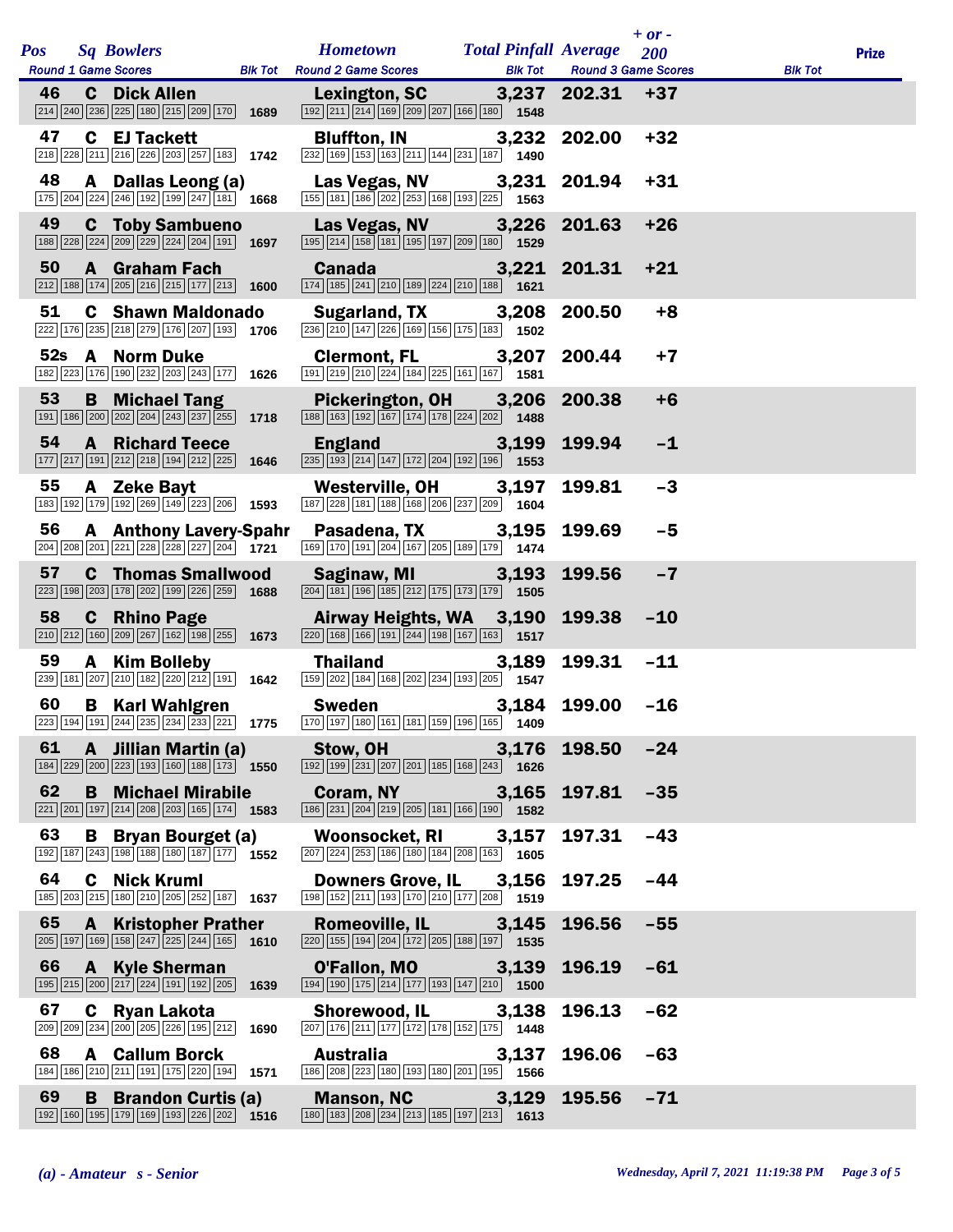|            |    |                                                                                                                                                          |      |                                                                                                                                                             |       |                                    | $+$ or $-$ |                |              |
|------------|----|----------------------------------------------------------------------------------------------------------------------------------------------------------|------|-------------------------------------------------------------------------------------------------------------------------------------------------------------|-------|------------------------------------|------------|----------------|--------------|
| <b>Pos</b> |    | <b>Sq Bowlers</b><br>Round 1 Game Scores Blk Tot Round 2 Game Scores                                                                                     |      | <b>Hometown Total Pinfall Average</b>                                                                                                                       |       | <b>Blk Tot</b> Round 3 Game Scores | 200        | <b>Blk Tot</b> | <b>Prize</b> |
| 70         |    | <b>A</b> Dimitri Cruz<br>$\boxed{203}$ $\boxed{203}$ $\boxed{206}$ $\boxed{159}$ $\boxed{243}$ $\boxed{179}$ $\boxed{247}$ $\boxed{165}$ <b>1605</b>     |      | Denton, TX 3,125 195.31 -75<br>156 193 225 180 176 225 189 176 1520                                                                                         |       |                                    |            |                |              |
| 71         |    | <b>B</b> Ildemaro Ruiz<br>249 163 224 165 172 219 184 172 1548                                                                                           |      | Venezuela<br>176 186 214 173 246 183 191 201 1570                                                                                                           | 3,118 | 194.88                             | $-82$      |                |              |
| 72         |    | <b>C</b> Maria Jose Rodriguez<br>201 169 173 182 226 183 220 165 1519                                                                                    |      | <b>Colombia</b><br>219 204 184 223 209 177 187 193 1596                                                                                                     | 3,115 | 194.69                             | $-85$      |                |              |
| 73         |    | <b>C</b> Briley Haugh (a)<br>$\boxed{153}$ $\boxed{190}$ $\boxed{210}$ $\boxed{239}$ $\boxed{190}$ $\boxed{224}$ $\boxed{158}$ $\boxed{214}$ <b>1578</b> |      | Faribault, MN 3,107<br>$\boxed{204}$ $\boxed{168}$ $\boxed{186}$ $\boxed{204}$ $\boxed{183}$ $\boxed{182}$ $\boxed{163}$ $\boxed{239}$ $\boxed{1529}$       |       | 194.19                             | $-93$      |                |              |
| 74         |    | <b>A</b> Christopher Sloan<br>206 178 178 143 268 180 183 203 1539                                                                                       |      | <b>Ireland</b><br>[198] [171] [159] [172] [210] [226] [185] [240] [1561                                                                                     | 3,100 | 193.75 -100                        |            |                |              |
| 75         |    | <b>C</b> Wesley Low<br>$\boxed{204}$ $\boxed{221}$ $\boxed{172}$ $\boxed{186}$ $\boxed{225}$ $\boxed{205}$ $\boxed{200}$ $\boxed{217}$ <b>1630</b>       |      | Palmdale, CA<br>235 175 161 160 205 148 173 211 1468                                                                                                        | 3,098 | $193.63 - 102$                     |            |                |              |
| 76         |    | <b>C</b> Charlie Brown Jr<br>202 201 201 192 225 192 205 135 1553                                                                                        |      | Grandville, MI 3,097<br>159 189 199 179 215 190 231 182 1544                                                                                                |       | $193.56 - 103$                     |            |                |              |
| 77         |    | <b>B</b> Gary Faulkner Jr.<br>235 189 169 196 186 165 214 238 1592                                                                                       |      | <b>Memphis, TN</b><br>$\boxed{211}$ 168 177 215 175 190 163 202 1501                                                                                        | 3,093 | 193.31 -107                        |            |                |              |
| 78         |    | A Nolan White (a)<br>$\boxed{172}$ $\boxed{166}$ $\boxed{161}$ $\boxed{191}$ $\boxed{235}$ $\boxed{194}$ $\boxed{175}$ $\boxed{181}$ <b>1475</b>         |      | Carlisle, OH <b>Carlisle</b><br>$\boxed{249}$ $\boxed{220}$ $\boxed{182}$ $\boxed{236}$ $\boxed{205}$ $\boxed{203}$ $\boxed{182}$ $\boxed{140}$ <b>1617</b> | 3,092 | $193.25 - 108$                     |            |                |              |
| 79         |    | <b>A</b> David Haynes<br>226 225 221 202 210 201 187 186 1658                                                                                            |      | Las Vegas, NV 3,086<br>$\boxed{171}$ $\boxed{170}$ $\boxed{199}$ $\boxed{152}$ $\boxed{190}$ $\boxed{189}$ $\boxed{200}$ $\boxed{157}$ $\boxed{1428}$       |       | 192.88 -114                        |            |                |              |
| 80         |    | <b>B</b> Jake Rollins<br>202 211 221 210 222 203 196 223 1688                                                                                            |      | Glen Rock, NJ 3,071<br>164 175 165 170 164 168 153 224 1383                                                                                                 |       | 191.94 -129                        |            |                |              |
| 81         |    | <b>B</b> Terrance Rock III (a)<br>$\boxed{193}$ $\boxed{181}$ $\boxed{235}$ $\boxed{215}$ $\boxed{154}$ $\boxed{230}$ $\boxed{230}$ $\boxed{174}$ 1612   |      | Las Vegas, NV<br>$\boxed{180}\boxed{210}\boxed{118}\boxed{212}\boxed{199}\boxed{159}\boxed{193}\boxed{185}$ 1456                                            | 3,068 | $191.75 - 132$                     |            |                |              |
| 82         |    | <b>A</b> Matthew T Kuba<br>176 190 197 144 225 224 209 206 1571                                                                                          |      | Tinley Park, IL 3,065<br>$\boxed{172}\boxed{210}\boxed{192}\boxed{195}\boxed{161}\boxed{197}\boxed{192}\boxed{175}$ 1494                                    |       | 191.56 -135                        |            |                |              |
| 83         |    | C Gregory Young Jr.<br>$\boxed{212}\boxed{237}\boxed{188}\boxed{163}\boxed{178}\boxed{176}\boxed{171}\boxed{195}$ 1520                                   |      | Viera, FL<br>205 182 189 181 213 182 202 179 1533                                                                                                           | 3,053 | 190.81 -147                        |            |                |              |
| 84         |    | <b>B</b> Carlos Granados                                                                                                                                 |      | <b>Orlando, FL</b><br>193 179 179 187 163 160 210 210 1481 173 184 191 193 209 200 223 189 1562                                                             |       | 3,043 190.19 -157                  |            |                |              |
| 85         |    | <b>C</b> DJ Archer<br>$\boxed{149}$ $\boxed{203}$ $\boxed{224}$ $\boxed{167}$ $\boxed{234}$ $\boxed{247}$ $\boxed{206}$ $\boxed{204}$ <b>1634</b>        |      | Houston, TX 3,026<br>$\boxed{196}$ $\boxed{160}$ $\boxed{198}$ $\boxed{182}$ $\boxed{182}$ $\boxed{170}$ $\boxed{157}$ $\boxed{147}$ $\boxed{1392}$         |       | $189.13 - 174$                     |            |                |              |
| 86         |    | <b>A</b> Zach Wilkins<br>189 157 177 153 190 175 169 180                                                                                                 | 1390 | <b>Canada</b><br>187 164 234 208 179 207 210 246 1635                                                                                                       | 3,025 | 189.06 -175                        |            |                |              |
| 87         |    | C Eric Jones (a)<br>189 213 176 226 176 211 209 202                                                                                                      | 1602 | Edmond, OK<br>$\boxed{170}$ $\boxed{204}$ $\boxed{164}$ $\boxed{204}$ $\boxed{179}$ $\boxed{140}$ $\boxed{190}$ $\boxed{167}$ 1418                          | 3,020 | $188.75 - 180$                     |            |                |              |
| 88         |    | <b>C</b> Michael Ruben<br>204 203 191 159 184 227 178 183                                                                                                | 1529 | Selden, NY<br>197 208 186 159 202 152 209 152 1465                                                                                                          | 2,994 | $187.13 - 206$                     |            |                |              |
| 89         | B. | <b>Brandon Biondo (a)</b><br>$\boxed{203}$ 152 162 265 173 155 176 167 1453                                                                              |      | Carpentersville, IL 2,980<br>191 168 168 201 206 195 180 218 1527                                                                                           |       | $186.25 - 220$                     |            |                |              |
| 90         |    | <b>B</b> Garrett Andrus (a)<br>156 160 136 175 184 211 157 193 1372                                                                                      |      | <b>Austin, TX</b><br>162 169 209 204 192 190 209 269 1604                                                                                                   | 2,976 | $186.00 -224$                      |            |                |              |
| 91         | A  | Nick DeCesaro (a)<br>166 148 171 200 202 188 221 209 1505                                                                                                |      | Kenosha, WI<br>224 208 199 187 194 164 157 135 1468                                                                                                         | 2,973 | 185.81 -227                        |            |                |              |
| 92         |    | <b>C</b> Trent Mitchell (a)<br>189 180 200 170 154 200 191 167 1451                                                                                      |      | Chicago, IL<br>$\boxed{194}$ $\boxed{190}$ $\boxed{212}$ $\boxed{161}$ $\boxed{204}$ $\boxed{175}$ $\boxed{178}$ $\boxed{200}$ 1514                         | 2,965 | $185.31 - 235$                     |            |                |              |
| 93         |    | <b>C</b> Tyrell Ingalls (a)<br>$\boxed{209}$ 197 193 182 162 153 202 182 182                                                                             |      | Loganville, GA 2,963<br>$\boxed{209}$ $\boxed{172}$ $\boxed{195}$ $\boxed{169}$ $\boxed{133}$ $\boxed{207}$ $\boxed{189}$ $\boxed{209}$ <b>1483</b>         |       | $185.19 - 237$                     |            |                |              |